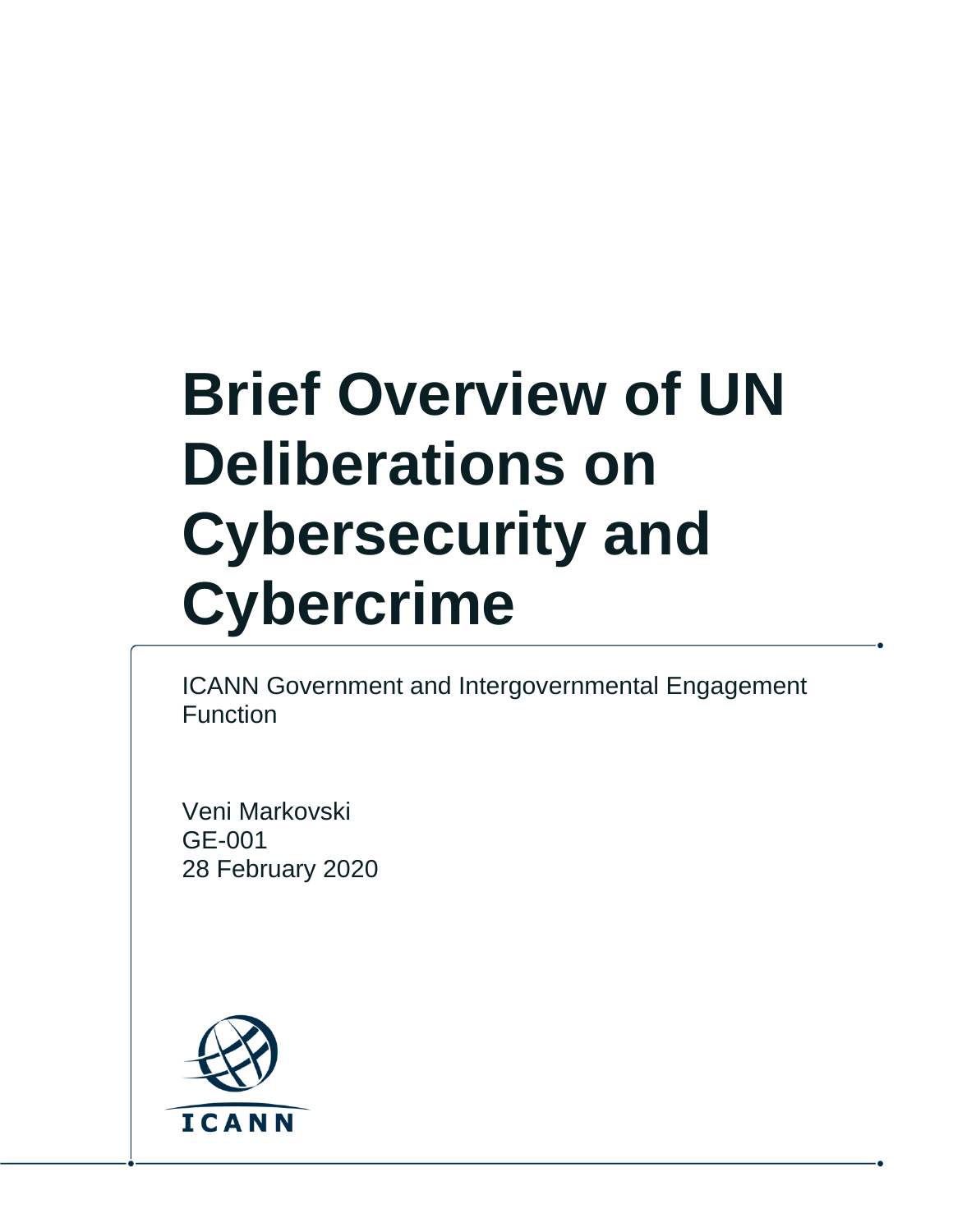## **TABLE OF CONTENTS**

| <b>Historical Background on ICANN UN Engagement</b>                          | 3      |
|------------------------------------------------------------------------------|--------|
| <b>Cyber discussions at the UN</b>                                           | 3      |
| <b>Current Situation (February 2020)</b><br><b>Expected outcomes in 2020</b> | 4<br>6 |
|                                                                              |        |
| <b>Conclusions</b>                                                           | 7      |

 $\bullet$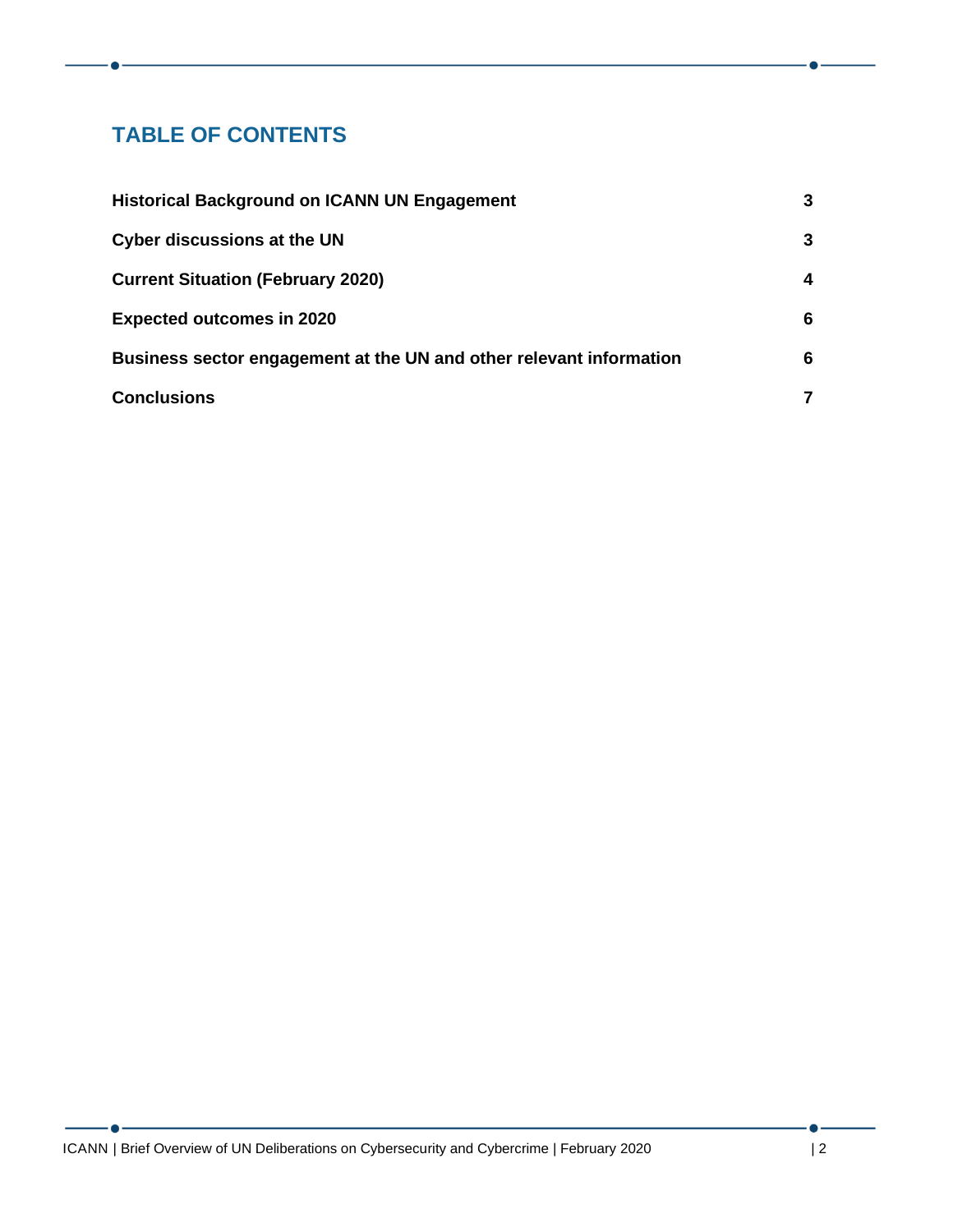# <span id="page-2-0"></span>**Historical Background on ICANN UN Engagement**

ICANN's Government and Intergovernmental Organizations (IGOs) engagement team (GE) has been covering the discussions at the United Nations in New York since 2014. We observed during the deliberations of the General Assembly (UNGA) resolution on ICT for Development in 2014 and during the WSIS+10 negotiations in 2015, that the diplomats at the UN are discussing issues, which either touch directly on ICANN's remit, or have the potential to do so. Over the last five years a lot of different proposals have been circulating at the UN, among them: to change the Internet governance model from its original multistakeholder (WSIS Tunis Agenda) model towards a more multilateral one; or to pass texts in UNGA resolutions, which would have called upon ICANN to change its bylaws, etc.

After reviewing different options for addressing these issues and UN discussions, ICANN's GE decided, in addition to the active monitoring of these resolutions and discussions, to start a multi-year educational effort, which would include regular workshops and seminars for diplomats at the UN, as well as increased engagement with the relevant UN agencies, in order to provide factual information to the people, who are negotiating all these resolutions. An example of this engagement was the 2018 visit of the ICANN President and CEO Goran Marby to the UN and his meetings with the UN Secretary-General and other high-level officials, his speech to the UN Science, Technology & Innovation Forum for the Sustainable Development Goals, as well as his briefing with about 60 diplomats from different Permanent Missions.

GE has additionally performed a number of such briefings and workshops each year, hosted by different permanent missions, focused on different technical issues by bringing to the UN some of the key experts in the area of technical functioning of the Internet, and security of the DNS.

## <span id="page-2-1"></span>**Cyber discussions at the UN**

The cybersecurity-related discussions at the UN have undergone a paradigm shift in 2019. While previously there has been only one process for cybersecurity discussions, within the Group of Governmental Experts (GGE), in 2020 there are three separate cyber-related processes underway at the UNGA: the GGE, the Open-Ended Working Group (OEWG); and the Open-Ended ad hoc intergovernmental committee of experts (OECE), charged with conducting a comprehensive study of cybercrime. Some discussions related to trust and security continue to take place at the Internet Governance Forum (IGF), and some are within the follow up process after the UN High-Level Panel on Digital Cooperation (UNHLPDC) published its report<sup>1</sup>. This reflects an increasing concern among member states and a consistent trend to move the cybersecurity conversations from other UN agencies and locations to the UN headquarters in New York.

The newly established OEWG and the latest GGE were created in 2018 with resolutions by the UNGA. Both groups started their actual work in the fall of 2019, and both groups are supposed to issue reports. The OEWG was founded by UNGA resolution 73/27<sup>2</sup>, with a goal, among others, "to continue, as a priority, to further develop the rules, norms and principles of

<sup>&</sup>lt;sup>1</sup> See the repor[t here.](https://digitalcooperation.org/wp-content/uploads/2019/06/DigitalCooperation-report-web-FINAL-1.pdf)

<sup>&</sup>lt;sup>2</sup> See the resolutio[n here](https://undocs.org/pdf?symbol=en/A/RES/73/27).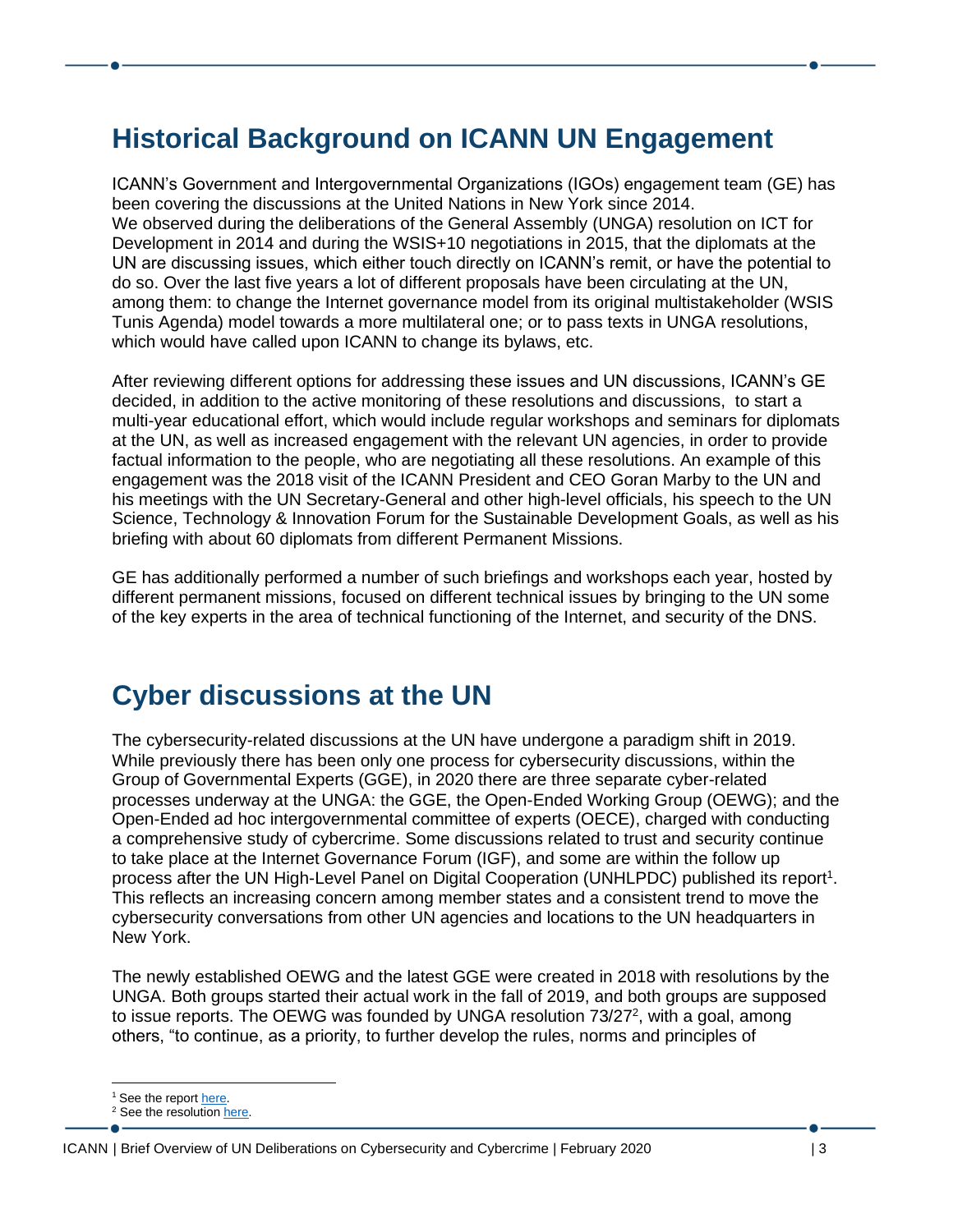responsible behaviour of States" in cyber<sup>3</sup>. These norms are described in earlier iterations of the GGE which issued reports in 2010, 2013 and 2015. The 2019 GGE was created by UNGA resolution 73/266<sup>4</sup>, with the goal, among others, "to address existing and potential threats in the sphere of information security, including norms, rules and principles of responsible behavior of States, confidence-building measures and capacity-building, as well as how international law applies to the use of information and communications technologies by States."

In 2019 UNGA created a third group, the OECE with only one goal – to work on drafting a UN Cybercrime Convention.<sup>5</sup> This group will have its first organizational meeting in August 2020.<sup>6</sup> As of now there's no more information for that group.

## <span id="page-3-0"></span>**Current Situation (February 2020)**

The GGE consists of experts, representing 25 countries: Australia, Brazil, China, Estonia, France, Germany, India, Indonesia, Japan, Jordan, Kazakhstan, Kenya, Mauritius, Mexico, Morocco, Netherlands, Norway, Romania, Russian Federation, Singapore, South Africa, Switzerland, United Kingdom, United States and Uruguay. It is chaired by Ambassador Guilherme Patriota from Brazil. The GGE is not an open group, only its members can participate in its sessions; the experts, however, can bring additional staffers from their respective countries.

In December 2019, the GGE had a 2-day "informal consultations" of the 25 experts with the rest of the member states. The GGE consultations were followed by the group normal 5-day session. During the GGE "informal consultations" some member states, which do not have experts at the GGE, expressed opinions that the work of the GGE is less inclusive, compared to the work being performed by the OEWG; one of the arguments was the number of statements by non-governmental stakeholders during the "informal consultations" of the OEWG (see more below). The second session of the GGE took place February 24-28 in Geneva.

As mentioned above, previous GGEs have produced several reports<sup>7</sup>, which describe desirable behavior of states in cyberspace; these norms are non-binding, but they give some idea about the thinking of member states vis-à-vis cybersecurity.<sup>8</sup>

The OEWG, though the name may mislead the inexperienced reader, is not open for *everyone*, but only for *all UN member states*, and it works under the rule of procedures of the UNGA. It has had two substantive sessions – in September 2019, and February 2020, and it will have one more in July 2020. It has also held one informal multistakeholder consultation in December (114 statements were read by as many NGO participants). There will be two more intersessional informal consultations with member states, following the publication of the first draft of the

<sup>&</sup>lt;sup>3</sup> For this paper we use the term cybersecurity, but the UN uses the term "developments in the field of information and telecommunications in the context of international security". <sup>4</sup> See the resolutio[n here.](https://undocs.org/pdf?symbol=en/A/RES/73/266)

<sup>5</sup> In this paper we use "cybercrime convention", the UN uses "comprehensive international convention on countering the use of information and communications technologies for criminal purposes."

<sup>&</sup>lt;sup>6</sup> See the resolutio[n here.](https://digitallibrary.un.org/record/3847855/files/A_RES_74_247-EN.pdf)

 $7$  See the GGE reports fro[m 2010,](https://undocs.org/A/65/201) [2013,](https://undocs.org/A/68/98) [2015.](https://undocs.org/A/70/174)

<sup>&</sup>lt;sup>8</sup> Additional reading can be found at the GGE web site, see for example [this](https://www.un.org/disarmament/wp-content/uploads/2019/12/collated-summaries-regional-gge-consultations-12-3-2019.pdf) report which details the outcome of consultations of the GGE did in 2019 around the world.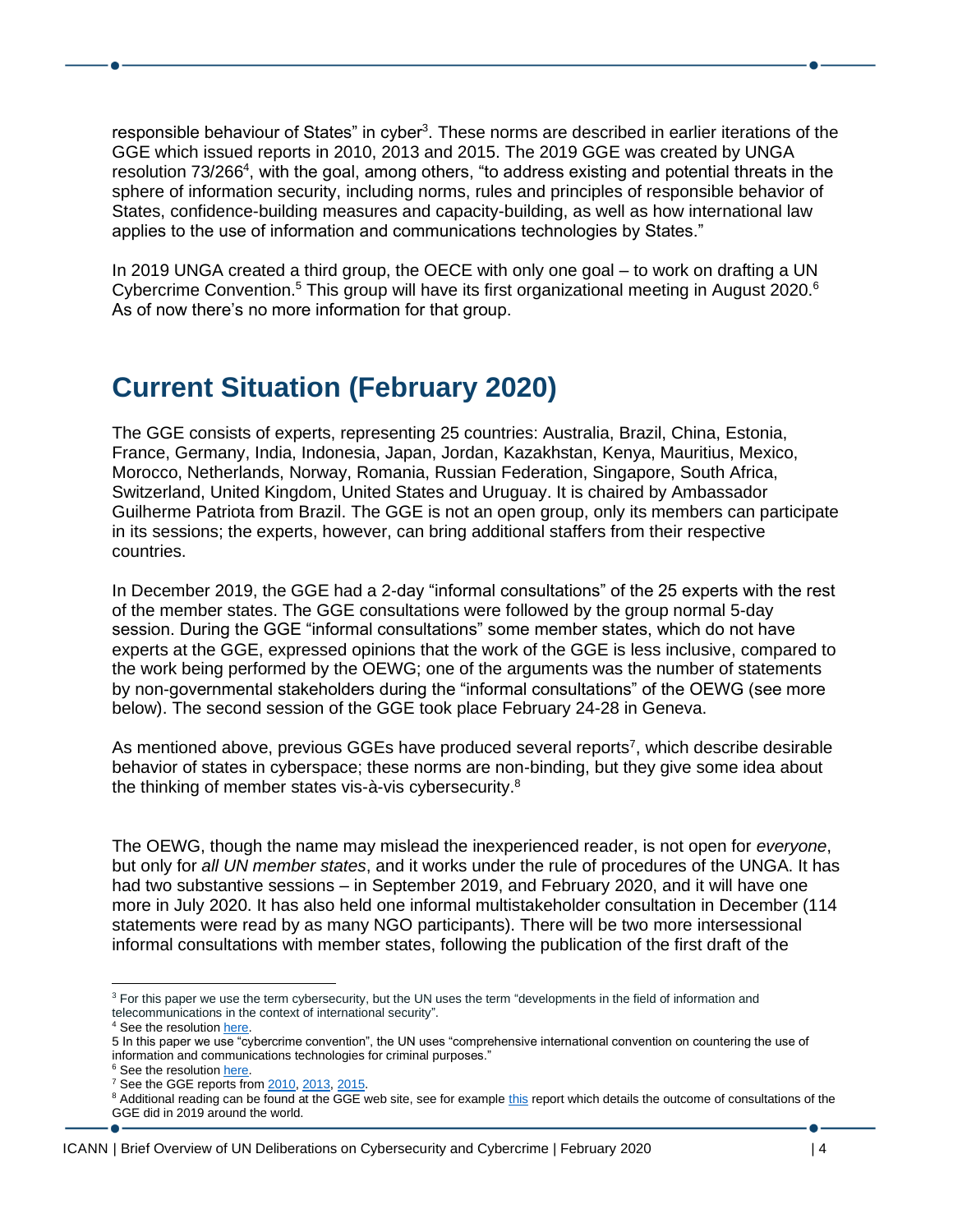chair's report, expected in early March 2020. The chair of the OEWG is the Swiss Permanent Representative to the UN Ambassador Jurg Lauber.

During the substantive sessions of the OEWG thus far some key issues have become clearer, among others: that there's no agreement with regards to applicability of existing international law in cyberspace, and that there are competing views about the behavior of states in using ICT for offensive attacks. It was mentioned that more than 1/3 of all member states have shown they have offensive capability in cyber, and there were calls for more transparency in releasing information by member states about their military cyber skills. While these issues do not relate to ICANN's core functions, they provide some ideas as to the general direction of the discussions.

A component of the discussions of the OEWG, which has also been discussed in previous GGEs, has been the critical Internet infrastructure. While the need to protect critical Internet infrastructure from attack is not a central topic in the current deliberations, an important moment for ICANN came during the first OEWG session in September 2019, when China<sup>9</sup> provided a written submission which included the following statements:

> *"The current unbalanced distribution and unjust management system of critical Internet resources pose grave security threats to the smooth functioning of critical infrastructure."*

and

*"States should participate in the management and distribution of international Internet resources on equal footings."* 

In the OEWG February session China also stated<sup>10</sup>:

*"Countries should build multilateral democratic and transparent Internet governance system"*

and

*"Administrators of key internet resources, such as root servers, should not be controlled by any government."*

During the February OEWG discussions, some member states expressed their position that a new mechanism for dealing with cybersecurity issues was needed, and that it should be multilateral and within the UN system. Some have also expressed the view that a new OEWG should be established, with a longer term (the current one is one year and ends this fall), and that non-governmental stakeholders should be even more actively engaged.

<sup>&</sup>lt;sup>9</sup> See its contributio[n here.](https://unoda-web.s3.amazonaws.com/wp-content/uploads/2019/09/china-submissions-oewg-en.pdf)

<sup>&</sup>lt;sup>10</sup> As heard during the meeting and confirmed with the video recording.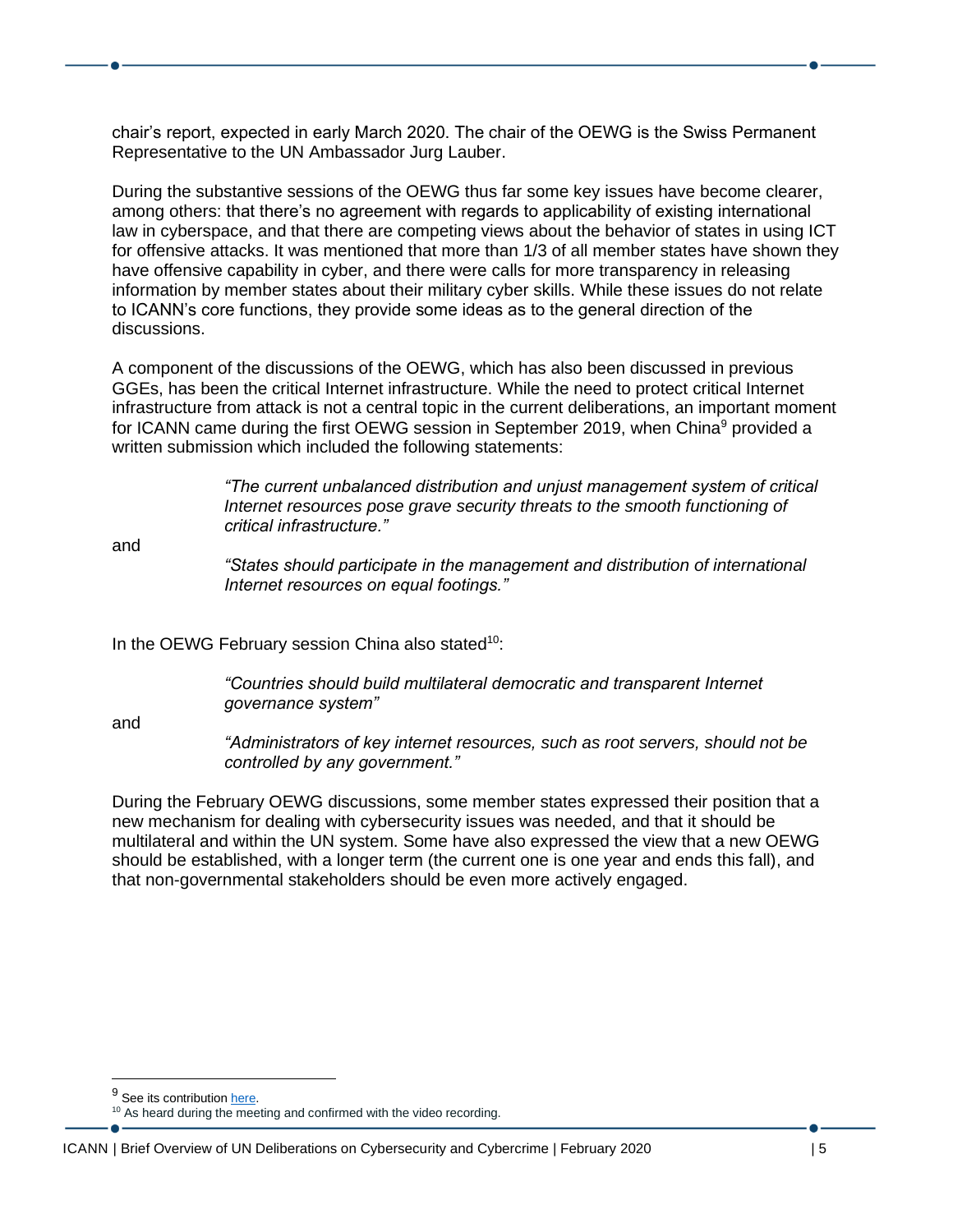## <span id="page-5-0"></span>**Expected outcomes in 2020**

## OEWG

While it is too early to estimate the chance of having an OEWG consensus report (this is the requirement as per the UNGA resolutions; that means that even one member state could derail the publishing of the report), there will be enough drafts and discussions so that we will be able to see where the OEWG is going.

A number of member states have expressed their desire to have the mandate of the OEWG renewed, so this might be one outcome (regardless of whether there will be a report or not). Some experts have shared their opinion that the OEWG could become a permanent working group.

One of the major challenges in front of the group is the question of applicability of existing international law in cyberspace.

#### GGE

The GGE report is due in 2021. It will be interesting to see if they will have a second round of informal consultations later this year, and if they do, whether the existing work of the OEWG would in any way impact the countries' statements in the GGE consultations.

### **OECE**

The first organizational session of this group<sup>11</sup> will be in August 2020, during which it will agree on the modalities for its further activities to be submitted to the UNGA for its consideration and approval.

## <span id="page-5-1"></span>**Business sector engagement at the UN and other relevant information**

In 2020 Microsoft announced<sup>12</sup> the establishment of a "New York office to work with the United Nations". An important detail is that it will be headed by John Frank, the former head of government relations Europe for Microsoft who has moved from Brussels to take up the UN portfolio. This is a strong continuation of previous Microsoft engagement efforts with the UN in Geneva and in New York.

In preparation for the December 2019 OEWG intersessional "informal consultations" meeting Microsoft sponsored<sup>13</sup> a dedicated website for the on-line registration for that meeting, and published an 8-page paper,<sup>14</sup> titled "Protecting people in cyberspace: the vital role of the UN in 2020". Microsoft had a relatively large delegation to the OEWG intersessional informal

<sup>&</sup>lt;sup>11</sup> See the resolution for the establishment of the OEC[E here.](https://undocs.org/en/A/C.3/74/L.11/Rev.1)

<sup>&</sup>lt;sup>12</sup> See Microsoft blo[g here.](https://blogs.microsoft.com/eupolicy/2020/01/17/senior-gov-affairs-leaders-appointed-brussels-new-york/)

<sup>&</sup>lt;sup>13</sup> See it **here**.

<sup>&</sup>lt;sup>14</sup> Download from [here.](https://www.un.org/disarmament/wp-content/uploads/2019/12/protecting-people-in-cyberspace-december-2019.pdf)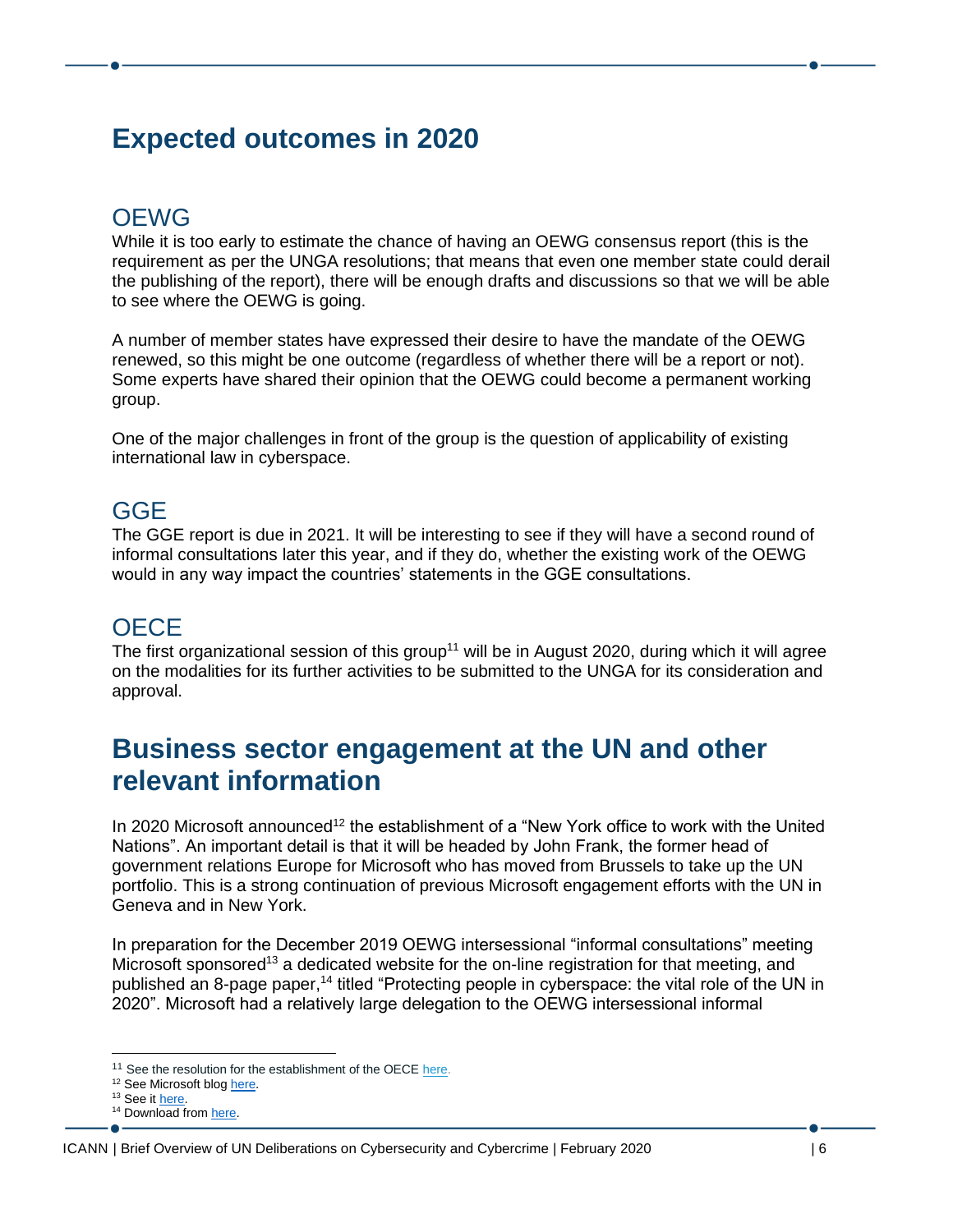consultations and intervened several times. Microsoft is also very active through their representative on the IGF Multistakeholder Advisory Group (MAG). Another relevant piece of information is the continuous work, following the issue of the report of the UN High-Level Panel on Digital Cooperation<sup>15</sup> - virtual roundtables groups, which are being convened under the auspices of the Office of the Special Adviser, Under-Secretary-General Fabrizio Hochschild. There are eight such groups. ICANN does not participate in these discussions.

# <span id="page-6-0"></span>**Conclusions**

While these UN deliberations are still in the early stages and their outcome – at least for the time being – is unclear, for the time being it seems more likely that the OEWG will issue its report later this year. The report will have to be non-controversial, so that it will be accepted by all member states, because as per the UNGA resolutions for the establishment of the group, a consensus is required.

The report could serve as a foundation for future work at the UN and could also pave the way for countries to start looking into national legislation, which will take into account portions of the reports, as best suited for each nation's needs. This won't be a precedent, as we have seen<sup>16</sup> in the past that national law enforcement has used for example the ITU Constitution in order to shut down websites. It is precisely this history of countries using UN- and UN-agencies resolutions and other relevant documents for reasoning or explaining<sup>17</sup> changes in national legislation, which is one of the justifications for the ongoing monitoring of the UN- and UNagencies discussions, and the continued explanatory work with the missions.

<sup>&</sup>lt;sup>15</sup> See their web sit[e here.](https://www.un.org/en/digital-cooperation-panel/)

<sup>&</sup>lt;sup>16</sup> See news story **here** (in Russian)

<sup>&</sup>lt;sup>17</sup> See for exampl[e here.](https://www.itu.int/md/S10-PP-INF-0007/en) (requires a password)